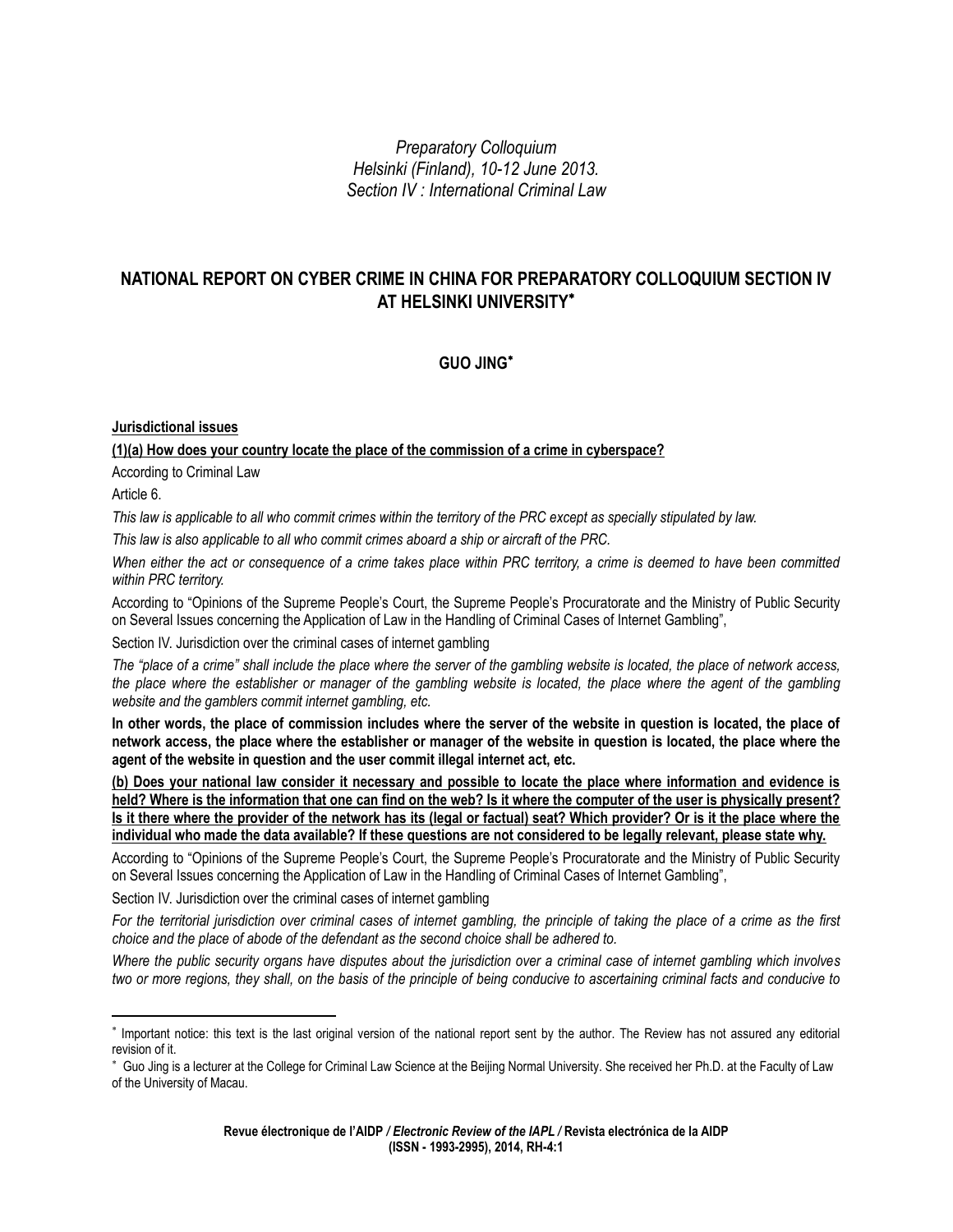legal proceeding, resolve the disputes through serious negotiation. If they can not reach an agreement after negotiation, they *shall report the case to their common public security organ at the higher level for designated jurisdiction. Where the investigation of a major internet gambling case which involves two or more provinces (autonomous regions, or municipalities directly under the Central Government) is about to conclude, the Ministry of Public Security may, when necessary, designate the jurisdiction over the case after consulting with the Supreme People's Court and the Supreme People's Procuratorate.*

**Examining current cases in practice, most of them were investigated and the trial was conducted in the place where the natural victim or the victim company was physically present.**

#### **(2) Can cyber crime do without a determination of the locus delicti in your criminal justice system? Why (not)?**

There is no specific legal document that clearly stipulates this issue. However, the general principles of jurisdiction also apply to cyber crime. In other words, there is no particular rule for cyber crime. Cyber crime can only do with a determination of the locus delicti.

#### **(3) Which jurisdictional rules apply to cyber crime like hate speech via internet, hacking, attacks on computer systems etc? If your state does not have jurisdiction over such offences, is that considered to be problematic?**

The general principles of jurisdiction also apply to cyber crime. In other words, there is no particular rule for cyber crime.

According to article 6-9 of Criminal Law,

Article 6. *This law is applicable to all who commit crimes within the territory of the PRC except as specially stipulated by law.*

*This law is also applicable to all who commit crimes aboard a ship or aircraft of the PRC.*

*When either the act or consequence of a crime takes place within PRC territory, a crime is deemed to have been committed within PRC territory.*

Article 7. *This law is applicable to PRC citizens who commit the crimes specified in this law outside the territory of the PRC; but those who commit the crimes, provided that this law stipulates a minimum sentence of less than a three-year fixed-term imprisonment for such crimes, may not be dealt with.*

*This law is applicable to PRC state personnel and military personnel who commit the crimes specified in this law outside PRC territory.*

Article 8. *This law may be applicable to foreigners who, outside PRC territory, commit crimes against the PRC state or against its citizens, provided that this law stipulates a minimum sentence of not less than a three-year fixed term of imprisonment for such crimes; but an exception is to be made if a crime is not punishable according to the law of the place where it was committed.*

Article 9. *This law is applicable to the crimes specified in international treaties to which the PRC is a signatory state or with which it is a member and the PRC exercises criminal jurisdiction over such crimes within its treaty obligations.*

#### **(4) Does your national law provide rules on the prevention or settlement of conflicts of jurisdiction? Is there any practice on it?**

There is national law, to be more specific a judicial interpretation, "Opinions of the Supreme People's Court, the Supreme People's Procuratorate and the Ministry of Public Security on Several Issues concerning the Application of Law in the Handling of Criminal Cases of Internet Gambling", settling the domestic disputes about jurisdiction

Section IV. Jurisdiction over the criminal cases of internet gambling

*Where the public security organs have disputes about the jurisdiction over a criminal case of internet gambling which involves two or more regions, they shall, on the basis of the principle of being conducive to ascertaining criminal facts and conducive to legal proceeding, resolve the disputes through serious negotiation. If they can not reach an agreement after negotiation, they shall report the case to their common public security organ at the higher level for designated jurisdiction. Where the investigation of a major internet gambling case which involves two or more provinces (autonomous regions, or municipalities directly under the Central Government) is about to conclude, the Ministry of Public Security may, when necessary, designate the jurisdiction over the case after consulting with the Supreme People's Court and the Supreme People's Procuratorate.*

**There is no national law dealing with cyber crime jurisdiction dispute with foreign countries.**

**(5) Can cyber crime do without jurisdictional principles in your criminal justice system, which would in essence mean that national criminal law is applicable universally? Should this be limited to certain crimes, or be conditional on the basis of a treaty?**

Cyber crime should follow the jurisdictional principles in Chinese criminal law, which are written in article 6-9 in particular. Hence, no exceptional jurisdictional rules apply to cyber crime.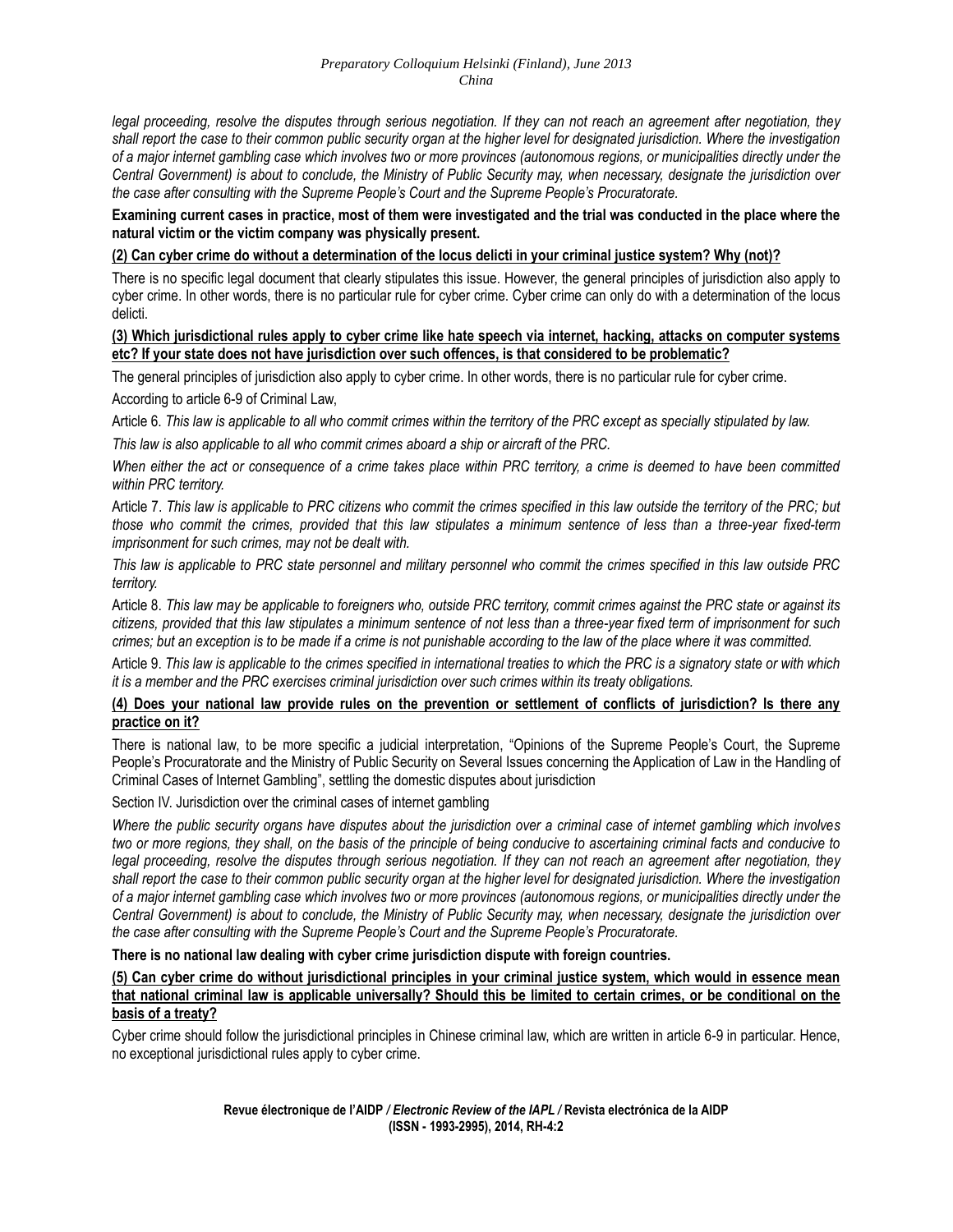#### **(C) Substantive criminal law and sanctions**

#### **Which cyber crime offences under your national criminal justice system do you consider to have a transnational dimension?**

It is controversial to say which cyber crime is transnational. Some believe all cyber crimes are transnational in nature. Some believe the crimes against internet information are transnational due to the fact that the internet does not have any boundaries. In comparison, traditional crimes with cyber as a tool are not transnational in nature.

#### **To what extent do definitions of cyber crime offences contain jurisdictional elements?**

As we can see from articles 285-287 of criminal law, the definitions do not contain jurisdictional elements.

#### **To what extent do general part rules on commission, conspiracy or any other form of participation contain jurisdictional elements?**

General part rules on commission, conspiracy or any other form of participation do not contain jurisdictional elements. However, due to the specialty of cyber crime, some participation acts, for instance providing programs or tools for others to commit illegal intrusion or controlling computer information system, constitute an independent crime.

There are additional requirements for participation acts to constitute cyber crime. For instance, according to "Interpretation of the Supreme People's Court and the Supreme People's Procuratorate of Several Issues on the Application of Law in the Handling of Criminal Cases about Endangering the Security of Computer Information Systems",

Article 9 *Whoever, knowing that any other person is committing an act as mentioned in Articles 285 and 286 of the Criminal Law,*  falls under any of the following circumstances shall be deemed an accomplice in a crime, and be punished in accordance with *the provisions of Article 285 or 286 of the Criminal Law:* 

*(1) Providing any other person with any program or tool used for sabotaging the functions of, data in or application programs of a computer information system and obtaining illegal income of 5,000 yuan or more, or providing the program or tool to 10 or more other persons;*

*(2) Providing any other person with assistance in a field such as internet access, server hosting, network storage space, communication transmission passage, settlement of expenses, transaction services, advertising service, technical training or technical support, and obtaining illegal income of 5,000 yuan or more; or*

*(3) Providing any other person with funds of 5,000 yuan or more through promotion of software, publication of advertisement, etc.*

*Whoever commits an act as mentioned in the preceding paragraph with the quantity or amount reaching 5 times the standard as prescribed in the preceding paragraph shall be deemed to have fallen under the "especially serious circumstances" or have caused the "particularly serious consequences" as mentioned in Article 285 or 286 of the Criminal Law.*

#### **Do you consider cyber crime offences a matter that a state can regulate on its own? If so, please state how a state may do that. If not, please state why it cannot do that.**

The answer to this question should be really careful. Due to the non-boundary nature of cyber crime and the application of double criminality, it is very difficult to regulate cyber crime on its own. However, traditional crimes committed through cyber are more suitable for states to regulate on their own.

#### **Does your national criminal provide for criminal responsibility for (international) corporations/ providers? Does the attribution of responsibility have any jurisdictional implications?**

According to China criminal law,

Article 30. *A company, enterprise, institution, organization, or group which commits an act endangering society that is considered a crime under the law shall bear criminal responsibility.*

Companies, enterprises, institutions, organizations or groups take responsibility only when the law clearly says the crime can be committed by a corporation. However, the four kinds of cyber crime do not fall within this group, and therefore, there is no corporation liability for cyber crime in China.

Nevertheless, according to "Interpretation of the Supreme People's Court and the Supreme People's Procuratorate of Several Issues on the Application of Law in the Handling of Criminal Cases about Endangering the Security of Computer Information Systems",

Article 8 *Where a crime of endangering the security of a computer information system is committed in the name of or in the form of an entity, and the standards for conviction and sentencing as prescribed in this Interpretation are met, the directly liable person in charge and other directly liable persons shall be subject to criminal liability in accordance with [Articles 285](javascript:ESLC(17010,285)) and [286](javascript:ESLC(17010,286)) of the*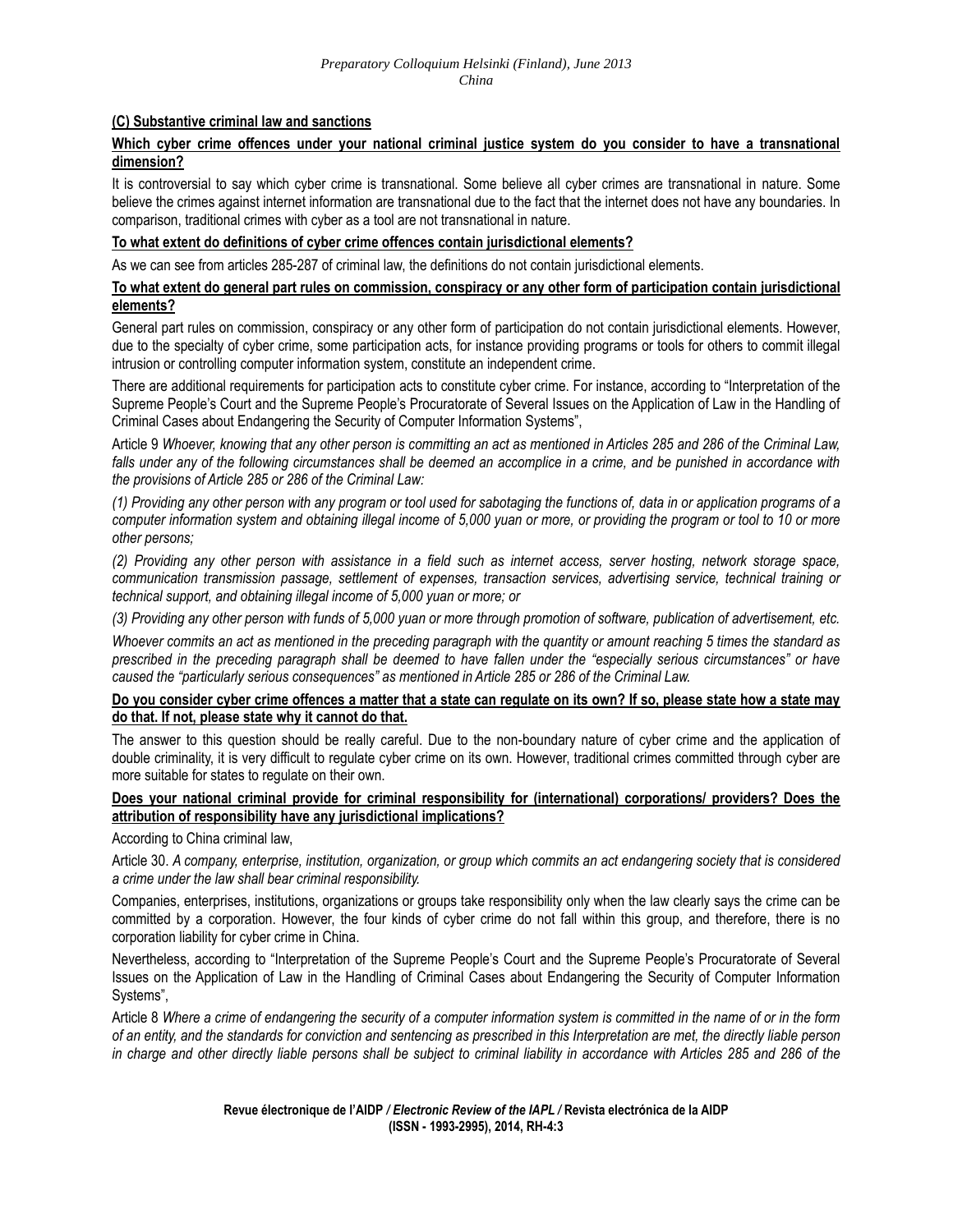### *[Criminal Law](javascript:ESLC(17010,0))*.

#### **(D) Cooperation in criminal matters**

As is the case with jurisdictional issues, there are no special rules for cooperation in criminal matters regarding cyber crime. The existing mutual legal assistance instruments between China and other sovereign states also apply to cyber crime. Besides, the cooperation regime that is offered by International conventions such as the UN Convention on Transnational Organized Crime can also be utilized for combating cyber crime, if the cyber crime can be identified as a transnational crime.

Detailed answers to questions in this part are being prepared by other specialists in preparation for the Section 3 Preparatory Colloquium, planned to be held in Turkey.

#### **(E) Human rights concerns**

**Which human rights or constitutional norms are applicable in the context of criminal investigations using information technology? Is it for the determination of the applicable human rights rules relevant where the investigations are considered to have been conducted? How is the responsibility or accountability of your state involved in international cooperation regulated? Is your state for instance accountable for the use of information collected by another state in violation of international human rights standards?**

The two SCNPC decisions require the protection of the privacy rights of the individual online. The human rights provisions on the international level, and of the states where actual harm is caused, as well as of the states where the conduct occurs, all need to be taken into consideration. Whatsoever, these are interesting questions that involve human right standards, state sovereignty, state immunity, and so on.

#### **(F) Future developments**

**Modern telecommunication creates the possibility of contacting accused, victims and witnesses directly over the border. Should this be allowed, and if so, under which conditions? If not, should the classical rules on mutual assistance be applied (request and answer) and why? Is there any legal impediment under the law of your country to court hearings via the screen (skype or other means) in transnational cases? If so which? If not, is there any practice? Is there any other issue related to Information society and international criminal law which currently plays a role in your country and has not been brought up in all the questions before?**

We believe that the development of information society would bring an innovation to rules on mutual assistance. New techniques and skills which may facilitate court hearings and the presentation of evidence will be used in legal proceedings in the near future. Right now, there is no practice of this kind; however, the future is very promising.

#### A. Report References

 $\overline{\phantom{a}}$ 

#### *Legislations, Enforcement and Judicial Documents*

1. Decision of the Standing Committee of the National People's Congress

"Decision of the Standing Committee of the National People's Congress on Safeguarding Internet Security", issued by the Standing Committee of the National People's Congress, on 28th December 2000.<sup>1</sup>

"Decision of the Standing Committee of the National People's Congress on Strengthening Information Protection on Networks", issued by the Standing Committee of the National People's Congress, on 28th December 2012.<sup>2</sup>

<sup>1</sup> On 28 December 2000, the Standing Committee of the National People's Congress issued the "Decision of the Standing Committee of the National People's Congress on Safeguarding Internet Security"(hereinafter "2000 Decision"), which was amended on 27 August 2009. The 2000 Decision is the first comprehensive legal document regarding internet security in China. It contains seven clauses, which stipulate what acts may constitute crime or illegal acts breaching public security administration regulations. Prohibited acts include five major categories: (a) crimes disrupting the safe operation of computer networks; (b) crimes of using the internet to fabricate and disseminate information harmful to national security and social stability; (c) crimes of using the internet to disrupt the socialist market economic order and the management of social order; (d) crimes of using the internet to violate personal, property, and other legal rights of individuals, legal entities, and other organizations; (e) illegal acts, using the internet , that are not serious enough to warrant criminal punishment, but could be alternatively punished under the 1986 Provisions on Administrative Punishment concerning the Management of Public Security. Specific crimes include hacking, damaging a computer system, use internet disseminating spy, espionage, pornographic information, infringing intellectual property, online slander and so on.

<sup>2</sup> On 28 December 2012, the Standing Committee of the National People's Congress issued the "Decision of the Standing Committee of the National People's Congress on Strengthening Information Protection on Networks" (Hereinafter "2012 Decision"). The SIPN decision has 12 clauses, which clearly provides that the state protects electronic information by which individual citizens can be identified and which involves the individual privacy of citizens. All organizations and individuals may not obtain electronic personal information of citizens by theft or any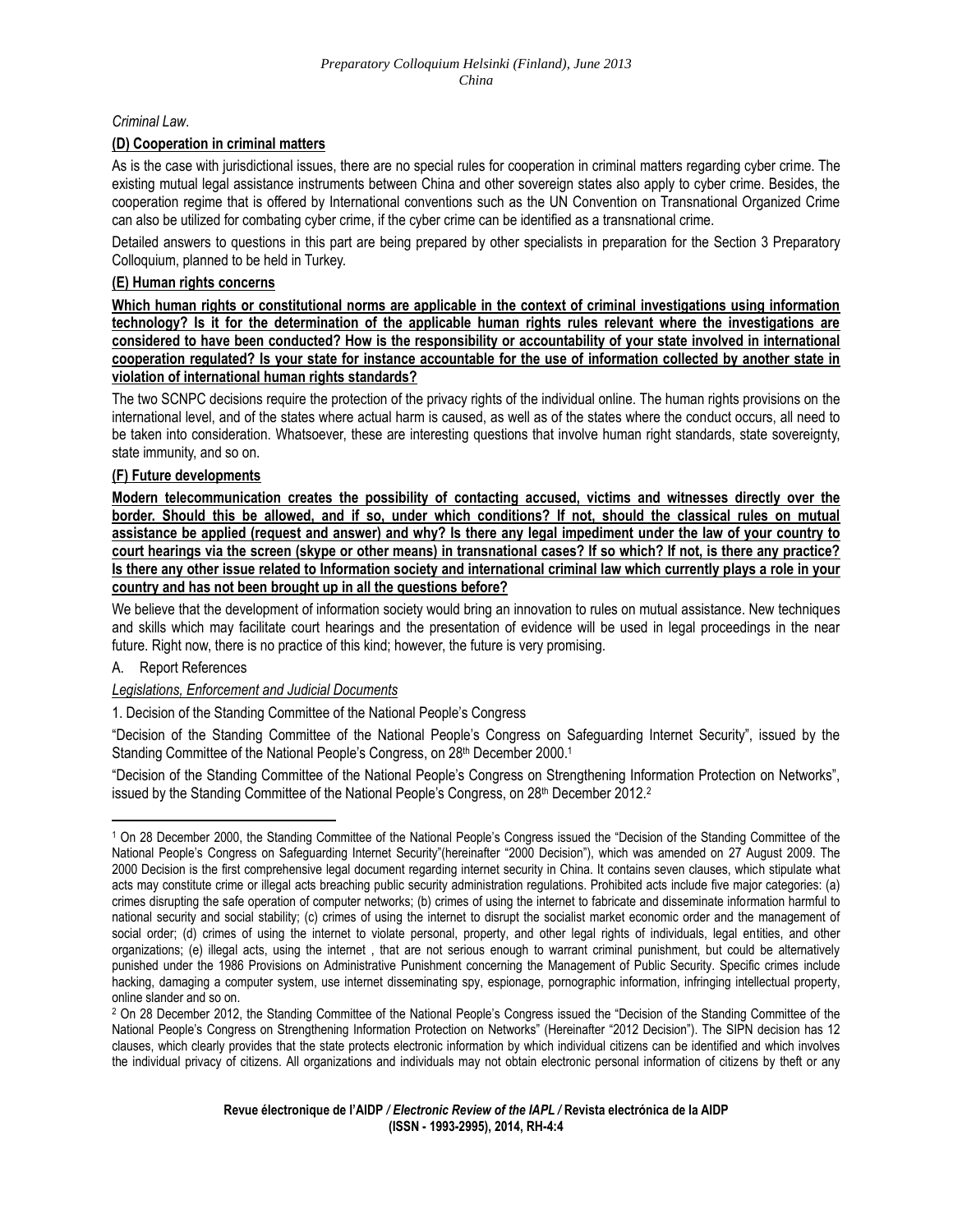#### 2. Criminal Law

Article 285 (The crime of illegally intruding into computer information systems) Whoever violates state regulations and intrudes into computer systems that contain information with respect to state affairs, construction of defense facilities, and sophisticated science and technology, is be sentenced to not more than three years of fixed-term imprisonment or criminal detention.

(The crime of illegally obtaining computer information system data, illegal control computer information system) Whoever, in violation of the state provisions, intrudes into a computer information system other than that prescribed in the preceding paragraph or uses other technical means to obtain the data stored, processed or transmitted in the said computer information system or exercise illegal control over the said computer information system shall, if the circumstances are serious, be sentenced to fixed-term imprisonment not more than three years or criminal detention, and/or be fined; or if the circumstances are extremely serious, shall be sentenced to fixed-term imprisonment not less than three years but not more than seven years, and be fined.<sup>3</sup>

(The crime of providing program and tool intruding or illegal control computer information system) Whoever provides special programs or tools specially used for intruding into or illegally controlling computer information systems, or whoever knows that any other person is committing the criminal act of intruding into or illegally controlling a computer information system and still provides programs or tools for such a person shall, if the circumstances are serious, be punished under the preceding paragraph.<sup>4</sup>

Article 286 (The crime of sabotaging computer information systems) Whoever violates state regulations and deletes, alters, adds, and interferes in computer information systems, causing abnormal operations of the systems, and causes grave consequences, is to be sentenced to not more than five years of fixed-term imprisonment or criminal detention; when the consequences are particularly serious, the sentence is to be not less than five years of fixed-term imprisonment.

Whoever violates state regulations and deletes, alters, or adds data or application programs installed in or processed and transmitted by the computer systems, and thus causes grave consequences, is to be punished according to the preceding paragraph.

Whoever deliberately creates and propagates a computer virus or other programs that sabotage the normal operation of the computer system, and cause grave consequences, is to be punished according to the first paragraph.

Article 287 (Crimes using internet as a tool) Whomever uses a computer for financial fraud, theft, corruption, misappropriation of public funds, stealing of state secrets, or other crimes is to be convicted and punished according to relevant regulations of this law.

#### 3. Judicial Interpretations

 $\overline{\phantom{a}}$ 

"Interpretation (II) of the Supreme People's Court and the Supreme People's Procuratorate of Several Issues on the Specific Application of Law in the Handling of Criminal Cases about Producing, Reproducing, Publishing, Selling and Disseminating Pornographic Electronic Information via the Internet, Mobile Communication Terminals and Sound Message Stations", issued by the Supreme People's Court and the Supreme People's Procuratorate, on 2 October 2010.

"Interpretation of the Supreme People's Court and the Supreme People's Procuratorate on Several Issues concerning the Concrete Application of Law in the Handling of Criminal Cases of Making, Reproducing, Publishing, Selling and Spreading Pornographic Electronic Information by Means of the Internet, Terminal of Mobile Communications and Sound Message Stations", issued by the Supreme People's Court and the Supreme People's Procuratorate, on 3 September 2004.

"Interpretation from the Supreme People's Court and Supreme People's Procuratorate on the Application of Law in Criminal Cases Concerning Gambling", issued by the Supreme People's Court and the Supreme People's Procuratorate, 2005.

Opinions of the Supreme People's Court, the Supreme People's Procuratorate and the Ministry of Public Security on Several Issues concerning the Application of Law in the Handling of Criminal Cases of Internet Gambling, 2010.

other illegal means and may not sell or illegally provide others with electronic personal information of citizens. It uses five clauses to regulate the behaviour of network service providers, who should share a main responsibility to obtain, rightfully use and protect users' information from theft or illegal acquisition by criminals. Citizens who discover any network information infringing their lawful rights may ask the network service provider to stop the infringement, report to relevant organs or may file lawsuits in accordance with law. Public security organs may give public security administration punishment, such as warning, fine, confiscation of illegal income, licence forfeiture or cancellation of registration, closure of website or prohibition of relevant liable persons from engaging in network service, may be imposed on responsible enterprises and institutions.

<sup>&</sup>lt;sup>3</sup> Added by the 7<sup>th</sup> Amendment to 97 Criminal Law.

<sup>&</sup>lt;sup>4</sup> Added by the 7<sup>th</sup> Amendment to 97 Criminal Law.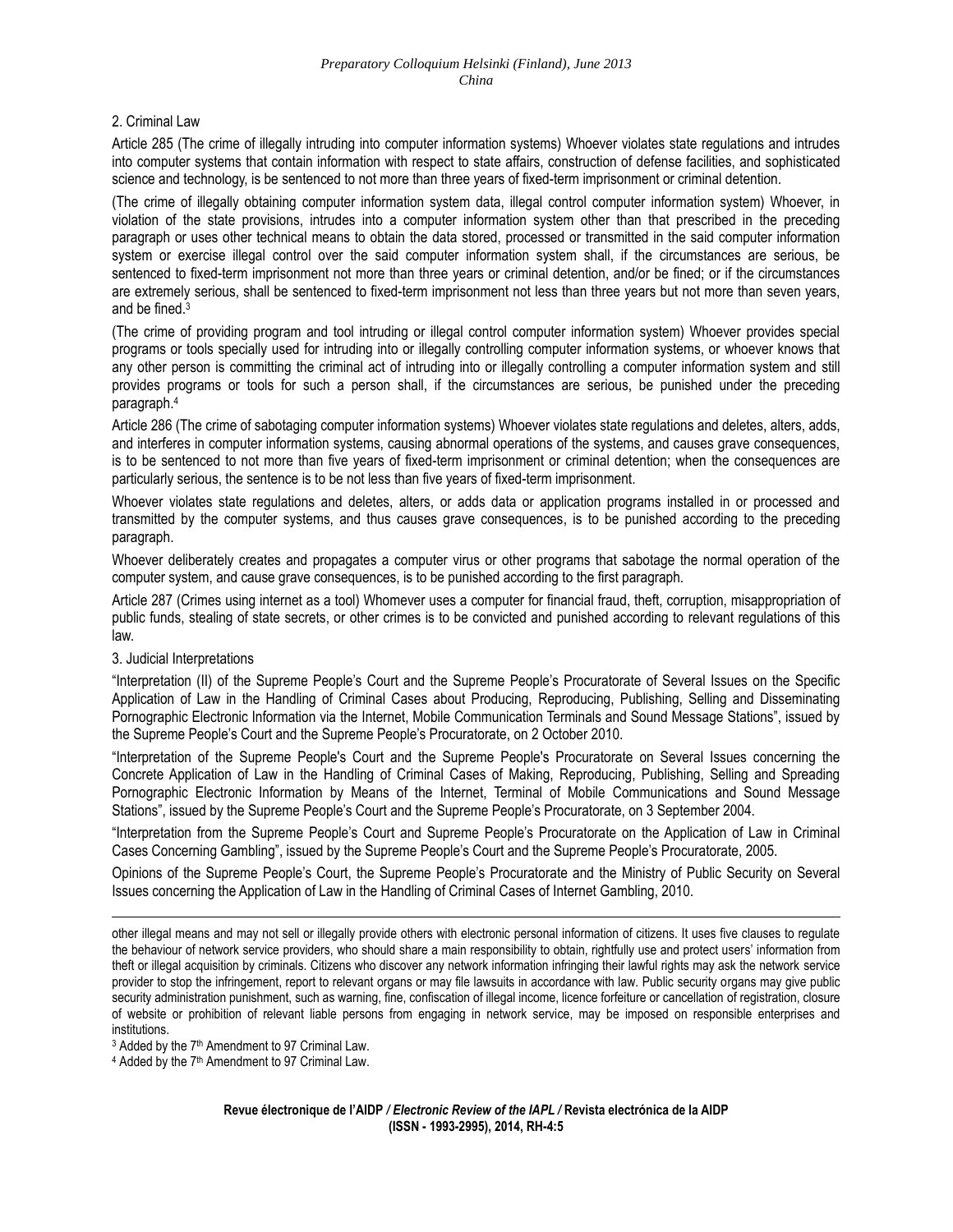#### *Preparatory Colloquium Helsinki (Finland), June 2013 China*

"Interpretation of the Supreme People's Court and the Supreme People's Procuratorate of Several Issues on the Application of Law in the Handling of Criminal Cases about Endangering the Security of Computer Information Systems", issued by the Supreme People's Court and the Supreme People's Procuratorate, on 1 August 2011.

4. Administrative Regulations of the State Council

Ordinance for Security Protection of Computer Information System, issued by the State Council, on 18 February 1994.

"Interim Regulations of the People's Republic of China on the Management of International networking of Computer Information (97 Amendment)", issued by State Council, on 20 May 1997.

Regulation on Internet Information Service, issued by State Council, on 25 September 2000.

"Regulations on Administration of Business Premises for Internet Access Services", issued by State Council, on 29 September 2002.

5. Rules and Regulations of Ministries and Commissions

"Administrative Measures on the Testing and Selling License of Special Products for Computer Information System Security", issued by Ministry of Public Security, 12 December 1997.

"Computer Information System International Access Security Safeguard Administration Provisions", issued by Ministry of Public Security, 30 December, 1997.

"Interim Provisions on the Administration of Maintenance Secrets of Computer Information System", issued by State Secrets Bureau, on 26 February 1998,

"Administration of the Maintenance of Secrets in the International Networking of Computer Information Systems Provisions", issued by State Secrets Bureau, on 1 January 2000.

"Rules of Computer Virus Protection and Disinfections Management", issued by Ministry of Public Security, on 20 March 2000.

"Evaluation criteria for anti-virus products of computer system", issued by Ministry of Public Security, on 20 March 2000.

"Administration of Engagement by Internet Sites in the Business of News Publication Tentative Provisions", issued by Ministry of Information Industry, on 8 November 2000.

"Interim Provisions on the Administration of the Internet Publications", issued by the General Administration of Press and Publication and Ministry of Information Industry, on 27 June 2002.

"Measures of the Protection of Railway Computer Information System", issued by the Ministry of Railway, on 15 July 2013.

"Measures for the Administration of IP Address Archiving", issued by Ministry of Information Industry, 8 February, 2005.

"Measures for the Administrative Protection of Internet Copyright", issued by Ministry of Information Industry, on 29 April 2005.

"Provisions for the Administration of Internet News Information Services", issued by Ministry of Information Industry, 25 September 2005.

"Provisions on the Technical Measures for the Protection of the Security of the Internet", issued by Ministry of Public Security, 13 December 2005.

"Measures for the Administration of Internet E-mail Services", issued by Ministry of Information Industry, 20 February 2006.

"Notice of the General Administration of Press and Publication, Ministry of Public Security, State Administration for Industry and Commerce, Ministry of Information Industry on Regularizing use Internet in Press Business", issued by General Administration of Press and Publication, Ministry of Public Security, State Administration for Industry and Commerce, Ministry of Information Industry, on 1 August 2007.

"Notice of State Administration of Radio Film and Television on Strengthening Content Administration of Internet Audio Video Program", issued by State Administration of Radio Film and Television, on 31 March 2009.

"Notice of the Ministry of Information Industry on Issuing 'Measures of implementation the Internet Network Security Information Report Mechanism'", issued by Ministry of Information Industry, on 13 April 2009.

"Notice of the Ministry of Industry and Information Technology on the Pre-installation of Green Network Filtering Software", issued by the Ministry of Industry and Information Technology, on 19 May 2009.

"Notice of the State Tobacco Monopoly Bureau, Ministry of Industry and Information Technology, Ministry of Public Security, State Administration for Industry and Commerce on crack down on the illegal use of the Internet and other information networks operating tobacco monopoly commodities", issued by the State Tobacco Monopoly Bureau, Ministry of Information Industry, Ministry of Public Security, State Administration for Industry and Commerce, on 24 June 2009.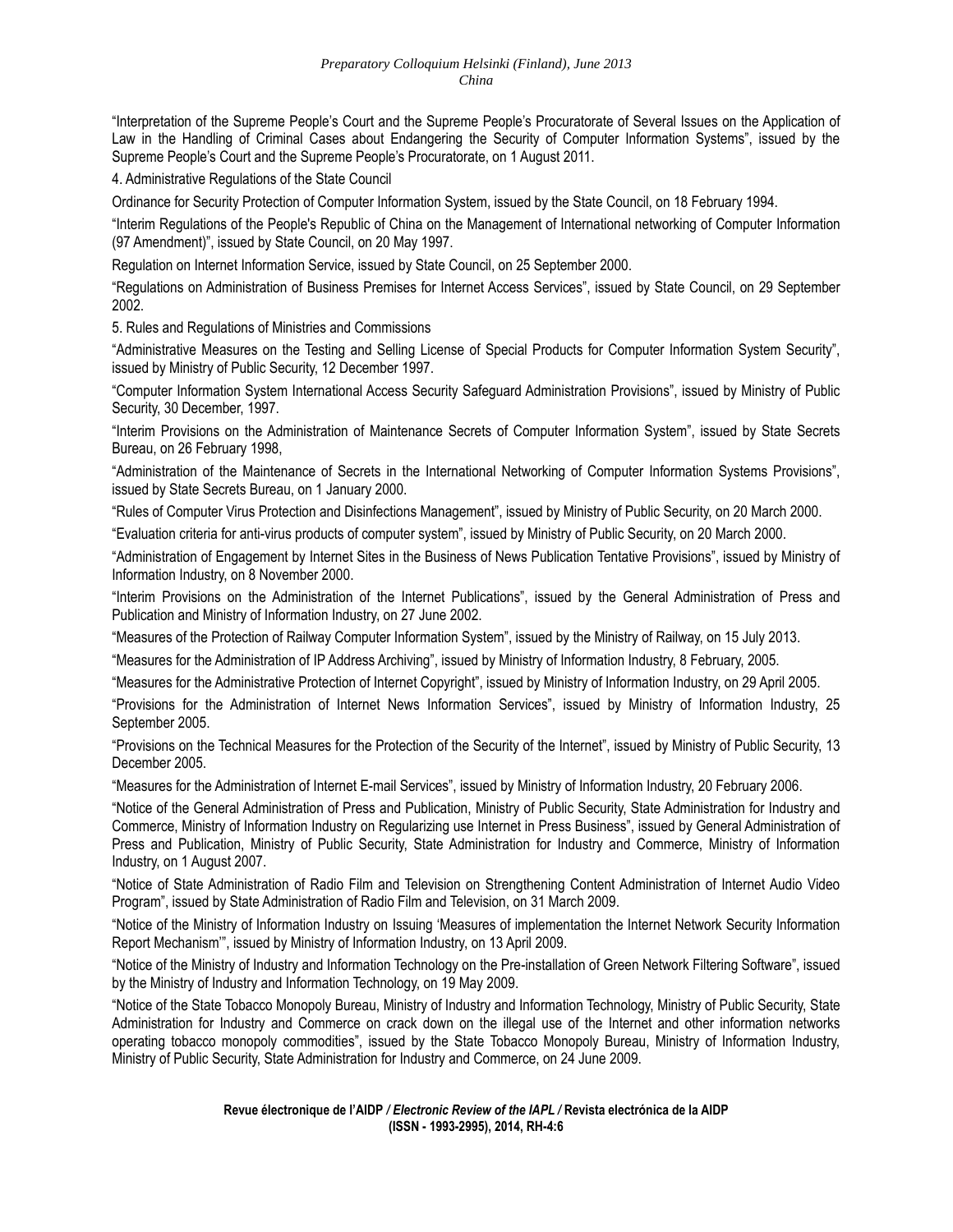"Notice of the Ministry of Public Security, Ministry of Industry and Information Technology and State Administration for Industry and Commerce on strengthening administration of sale information of Precursors and Chemicals used in Production of Narcotic Drugs and Psychotropic Substances", issued by Ministry of Public Security, Ministry of Information Industry and State Administration for Industry and Commerce, on 21 September 2010.

"Notice of the Ministry of Finance on Issuing Interim Measures for the Administration of Sales of Lottery via Internet", issued by the Ministry of Finance, on 26 September 2010.

"Interim Provisions on the Administration of Internet Culture", issued by the Ministry of Culture, on 17 February 2011.

"Notice of the State Food and Drug Administration, Ministry of Industry and Information Technology, Ministry of Public Security, State Administration for Industry and Commerce on further Crack Down on the Use of Internet Publishing Fake Drugs Information and Illegal sale Drugs", issued by State the Food and Drug Administration, Ministry of Information Industry, Ministry of Public Security, State Administration for Industry and Commerce, on 18 May 2011.

"Mobile Internet Malicious Program Monitoring and Response Mechanisms", issued by the Ministry of Information Industry, on 9 December 2011.

Several Provisions on Regulating the Market Order of Internet Information Services, issued by the Ministry of Information Industry, on 29 December 2011.

6. Local Legislations

"Computer Information System Security Administration Ordinance in Liaoning Province", issued by the Liaoning Provincial People's Congress and the Standing Committee of Liaoning Provincial People's Congress, on 30 June 2004.

"Computer Information System Security Protection Ordinance in Chongqing", issued by the Chongqing Municipal People's Congress and the Standing Committee of Chongqing Municipal People's Congress, on 29 September 2006.

"Computer Information System Security Protection Ordinance in Guangdong Province", issued by the Guangdong Provincial People's Congress and the Standing Committee of Guangdong Provincial People's Congress, on 20 December 2007.

"Computer Information System Security Protection Ordinance in Shanxi Province", issued by the Shanxi Provincial People's Congress and the Standing Committee of Shanxi Provincial People's Congress, on 20 December 2007.

"Computer Information System Security Protection Ordinance in Xuzhou City", issued by the Xuzhou People's Congress, on 22 January 2009.

"Computer Information System Security Protection Ordinance in Hangzhou City", issued by the Hangzhou People's Congress, on 1 April 2009.

"Computer Information System Security Protection Ordinance in Ningxia Hui Autonomous Region", issued by the Ningxia Hui Autonomous Region People's Congress and the Standing Committee of Ningxia Hui Autonomous Region People's Congress, on 31 July 2009.

7. Provincial and Municipal Government Regulation

"Interim Administrative Provisions on Computer Information System Security in Hohhot City", issued by the Hohhot Municipal Government, on 23 July 1993.

"Administrative Provisions on Control and Prevention of Computer Virus in Chongqing", issued by the Chongqing Municipal Government, 5 September 1994.

"Administrative Measures on Computer Information System Security Protection in Sichuan Province", issued by the Sichuan Provincial Government, on 28 March 1996.

"Measures on Computer Information System Security Protection in Chengdu", issued by the Chengdu Municipal Government, on 25 December 1996.

"Measures on Control and Prevention of Computer Virus in Tianjin", issued by the Tianjin Municipal Government, on 25 November 1997.

"Interim Provisions on Control and Prevention of Computer Virus in Hebei Province", issued by Hebei Provincial Government, 1 January 1998.

"Administrative Measures on Computer Information System Security in Fujian Province", issued by Fujian Provincial Government, on 30 May 1998.

"Measures on Computer Information System Security Protection in Anhui Province", issued by Anhui Provincial Government, on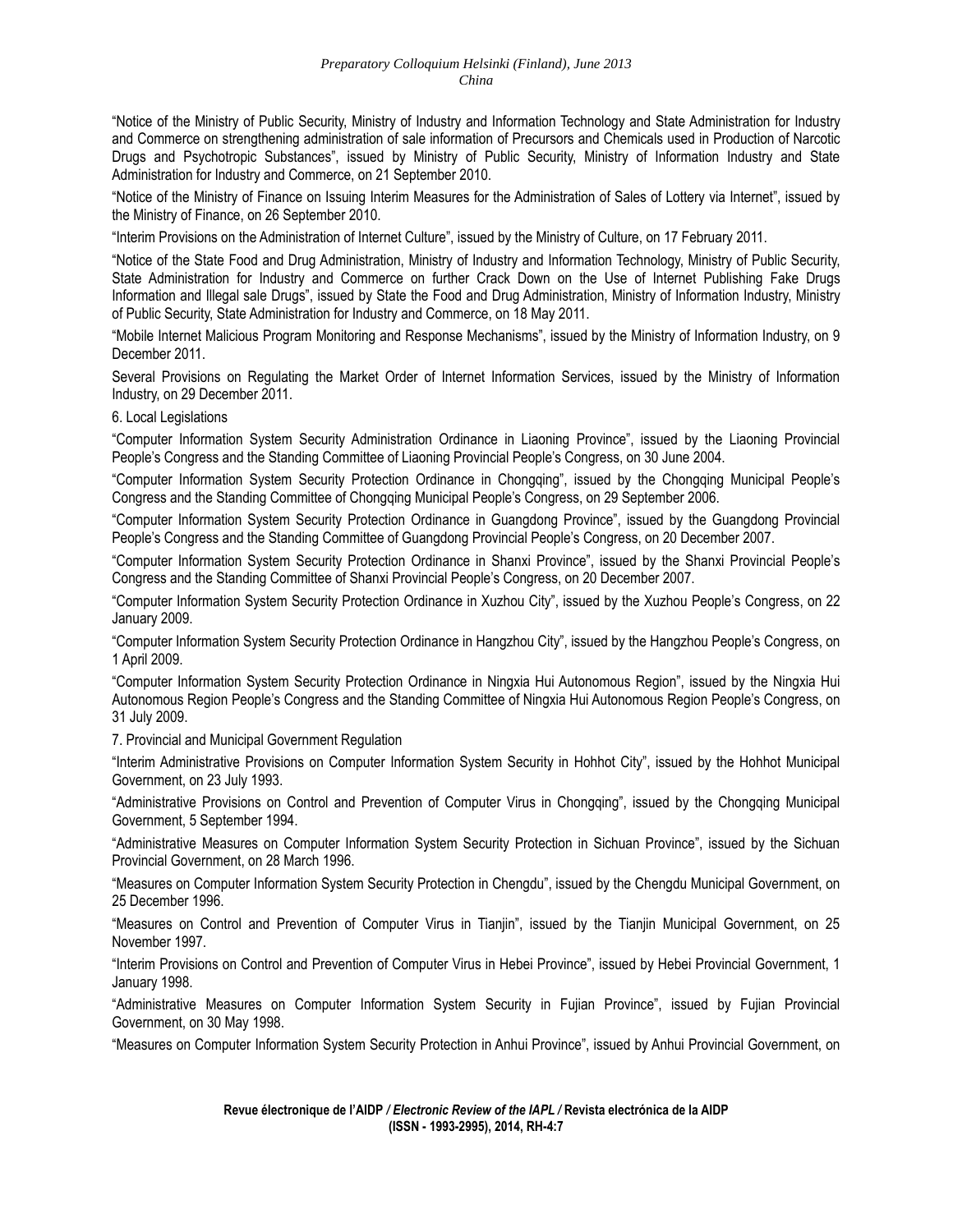22 December 1998.

"Interim Measures on Computer Information System Protection in Henan Province", issued by Henan Provincial Government, on 22 November 1999.

"Interim Measures on Computer Information System Protection in Xiamen City", issued by Xiamen Municipal Government, on 21 May 1999.

"Administrative Measures on Computer Information System Security Protection in Jiangsu Province", issued by Jiangsu Provincial Government, on 14 June 2002.

"Measures on Control and Prevention of Computer Virus in Tianjin", issued by Tianjin Municipal Government, 18 January 2002.

"Regulations of Tianjin Municipality on Protecting the Safety of Public Computer Information Networks", issued by Tianjin Municipal Government, on 25 January 2002.

"Regulations of Shenzhen Economic Special Zone on the Administration of Public Safety of Computer Information System", issued by Shenzhen Municipal Government, on 26 August 2004.

"Measures on Computer Information System Security Protection in Jiangxi Province", issued by Jiangxi Provincial Government, on 23 September 2004.

"Administrative Provisions on Computer Information System Security Protection in Heilongjiang Province", issued by the Heilongjiang Provincial Government, on 20 October 2006.

"Administrative Measures on Computer Information System Security Protection in Guiyang City", issued by the Guiyang Municipal Government, on 25 May 2012.

"Measures on Computer Information System Security Protection in Inner Mongolia Autonomous Region", issued by the Inner Mongolia Autonomous Region Government, on 6December 2011.

8. Industry Self-regulation

"Public Pledge on Self-Discipline for the China Internet Industry", issued by Internet Society of China, on 3 December 2001, Beijing.

"Self-Disciplinary Norms on Prohibition of Disseminating Pornographic and Other Undesirable Information", issued by the Internet Society of China on 10 June 2004.

"Self-Disciplinary Convention of Internet Terminal Software Service Industry", issued by Internet Society of China, on 1 August 2011.

"Opinions of the China Law Society on Further Strengthening and Improving the Computer Information Network", issued by China Law Society, 5<sup>t</sup> December 2011.

*Cases*

Guangzhou People's Procuratorate of Guangdong Province VS. Lv Xuewen for sabotaging computer information systems in Guangzhou Intermediate People's Court on 19 August 1999.

Hebei Province Zhang Jiakou City Xuanhua District People's Procuratorate VS. Liu Jian for online fraud in Hebei Province Zhang Jiakou City Xuanhua District People's Court, on 12 February 2001.

Kunming City Wuhua District People's Procuratorate VS. Lin X for sabotaging computer information system, in Kunming City Intermediate People's Court, on 4 December 2001.

Wuxi City Binhu District People's Procuratorate VS. Ni X for sabotaging computer information system, in Wuxi City Intermediate People's Court, on 25 December 2001.

Suzhou City Canglang District People's Procuratorate VS. Luo X for sabotaging computer information system, in Suzhou City Canglang District People's Court, on 28 October 2002.

Quanzhou City Fengze District People's Procuratorate VS. Chen X Zhang Jianfeng for sabotaging computer information system, in Quanzhou City Fengze District People's Court, on 17 September 2003.

Shanghai X District People's Procuratorate VS. X Internet Company for disseminating pornographic material for profit, in Shanghai X Intermediate People's Court, in 2004.

Shanghai Pudong New Area People's Procuratorate VS. Shanghai Seven Continent Information Ltd. Company for disseminating pornographic materials for profit, in Shanghai No.1 Intermediate People's Court, on 3 Feburary 2005.

Tangshan City Lubei District People's Procuratorate VS. Xu X for sabotaging computer information system, in Tangshan City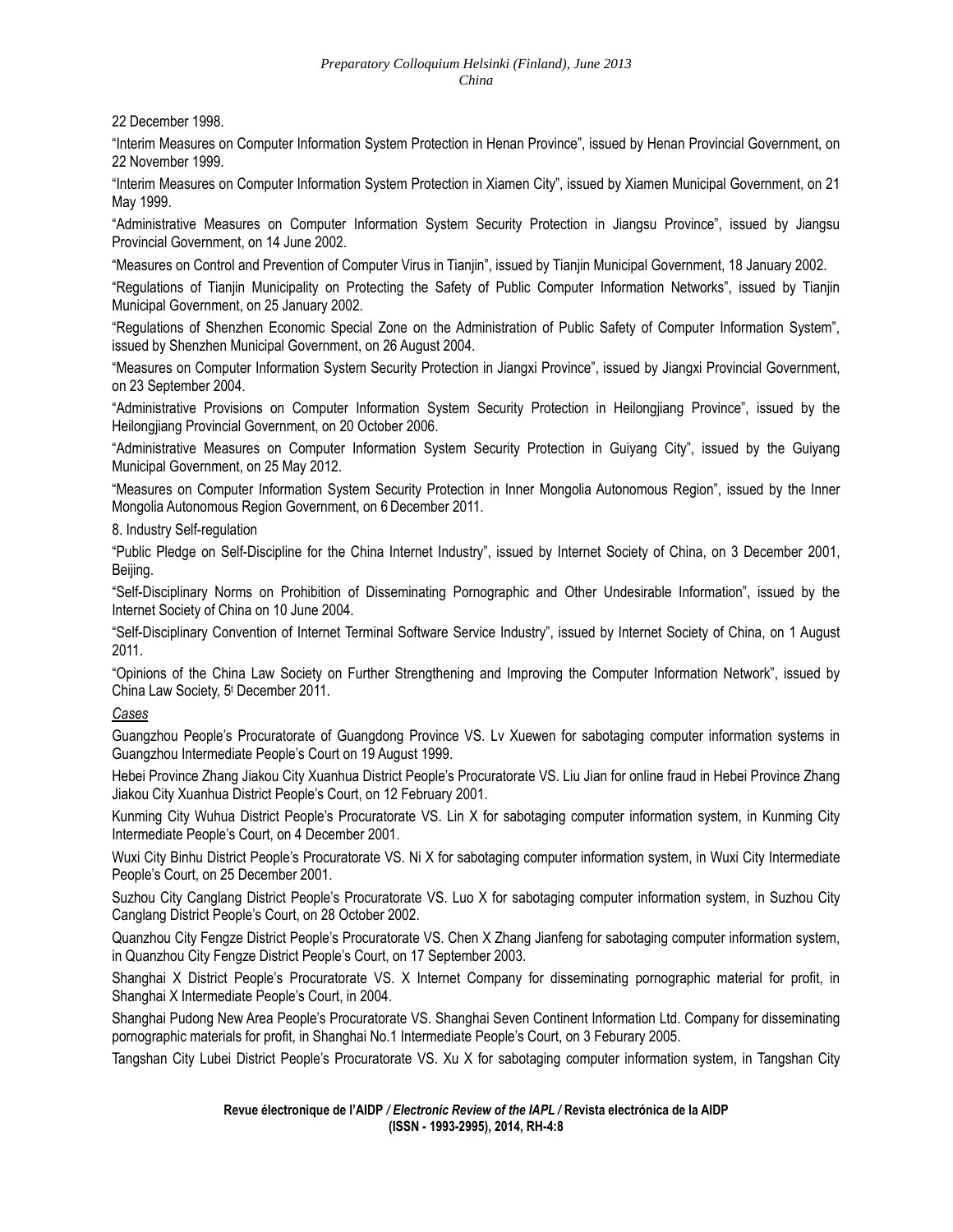Lubei District People's Court on 18 August 2005.

Shanghai Huangpu District People's Procuratorate VS. Mengdong and He Likang for online stealing in Shanghai Huangpu District People's Court, on 26 June 2006.

State VS. Chen XX for Illegal logging in on the online game "Dream Westward Journey aka *menghuanxiyou*" users' account, stealing users account and password, illegal obtaining 310,000 RMB, in 2007.

Xiantao City People's Procuratorate of Hubei Province VS. Li X for sabotaging computer information systems, in Xiantao City Intermediate People's Court of Hubei Province, on 26 September 2007.

Guangzhou Yuexiu District People's Procuratorate VS. A Unit for sabotaging computer information system, in Guangzhou Intermediate People's Court, on 30 October 2007.

Wuxi Binghu District People's Procuratorate VS. Ma Zhisong etc. for illegally intruding into computer information systems in Wuxi Intermediate People's Court, on 30 October 2008.

Beijing Haidian District People's Procuratorate VS. Zhang X for sabotaging computer information system, in Beijing Haidian District People's Court on 19 December 2008.

Nanning Qingxiu District People's Procuratorate VS. Chen X for fabricating and deliberately spreading false terrorist information, in Nanning Intermediate People's Court, on 12 December 2008.

Shanghai Yangpu District People's Procuratorate VS. Pu X for Sabotaging Computer Information System in Shanghai No. 2 Intermediate People's Court, on 22 June 2009.

Suzhou City Huqiu District People's Procuratorate VS. Hulei and Liquan for sabotaging computer information system in Suzhou City Huqiu District People's Court, on 12 November 2009.

Shanghai Jiading District People's Procuratorate VS. Zhou Xiongfeng for sabotaging computer information system, in Jiading District People's Court, in 2009.

Fujian Province Changting County People's Procuratorate VS. Tongli and Cai Shaoying for sabotaging computer information system, in Changting County People's Court, in 2009.

Suqian City Sihong County People's Procuratorate VS. Sun Xiaohu for sabotaging computer information system, in Suqian City Intermediate People's Court, in 2011.

Changsha City Wangcheng District People's Procuratorate VS. Li X for illegally obtaining computer information system data, in Wangcheng County People's Court, on 9 March 2012.

Changzhou City Wujin District People's Procuratorate VS. Weng lingqi for illegally obtaining computer information system data in Changzhou City Wujin District People's Court on 23 November.

Qianjiang District People's Procuratorate of Chongqing VS. Yang X for sabotaging computer information systems in Qianjiang District People's Court, on 1 February 2013.

*Books*

1. Yu Tongzhi, Cyber Crime, Hot and Difficult Cases Analysis Series, Law Press China, 2008.

- 2. Huang Zelin, The Implementation of Criminal Law to Cyber Crime, Chongqing People's Press, 2005.
- 3. Wang Yunbing, Cyber Crime, Economic Administration Press, 2002.
- 4. Zu Xiuzhong, Network and Cyber Crime, Zhongxin Press, 2003.
- 5. Yu Zhigang, Judicial Response to Difficult Issues in Computer Crime Cases, Jilin People's Press, 2001.

#### *Articles*

1. Bin Liang & Hong Lu, Internet Development, Censorship, and Cyber Crimes in China, *Journal of Contemporary Criminal Justice* 26 (1)103-120, 2010.

2. Zhang Jianwen, The Current Situation of Cybercrimes in China, part of the International Centre for Criminal Law Reform and Criminal Justice Policy and GeoSpatial SALASAN Programme, November-December 2006.

3. Cyber Crime Strategy, presented to Parliament by the Secretary of State for the Home Department by Command of Her Majesty, March 2010.

4. Charles Doyle, Cybersecurity: Cyber Crime Protection Security Act (S.2111, 112th Congress)-A Legal Analysis, *Congressional Research Service Report for Congress* 28th January, 2013.